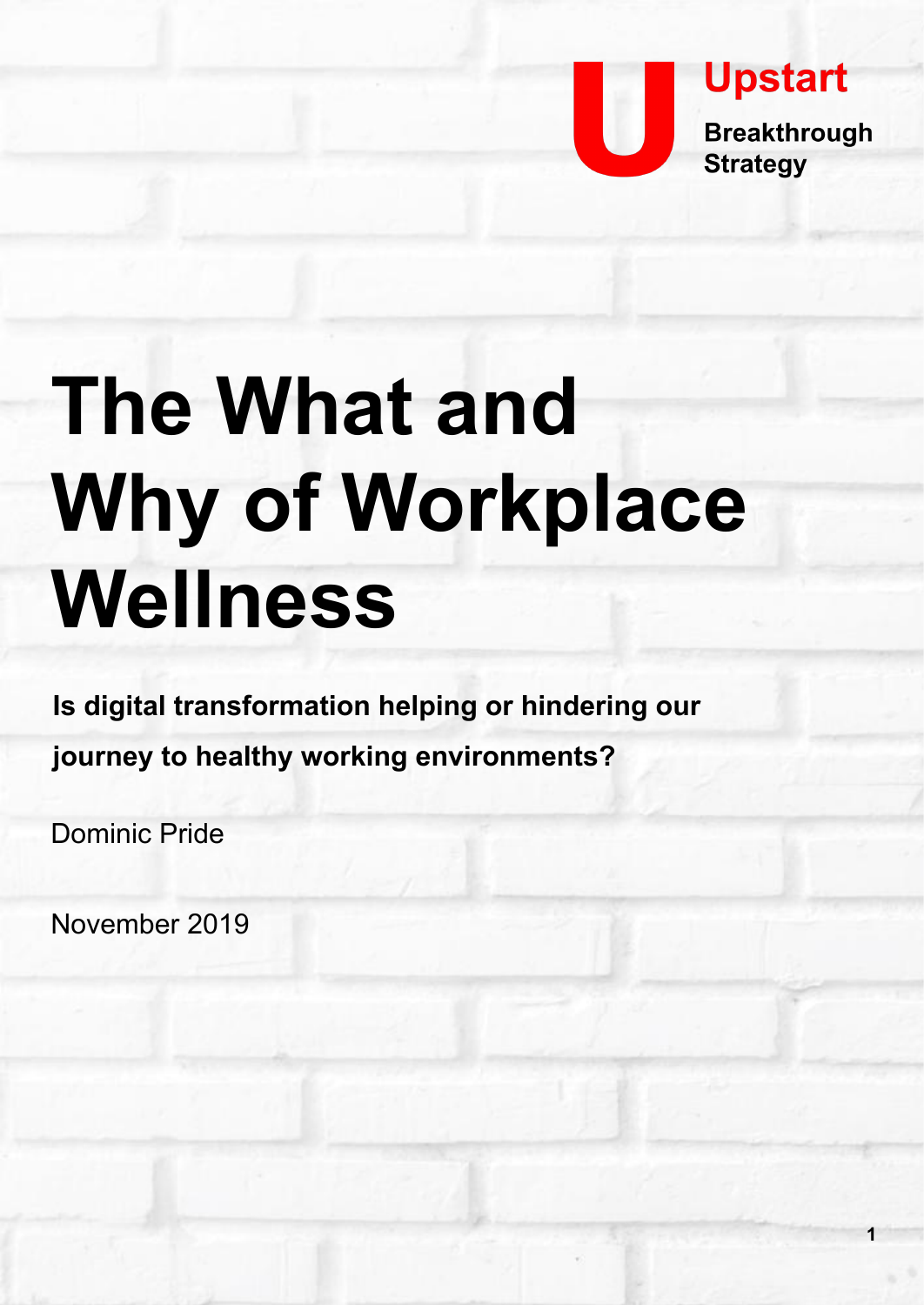# **Does Digital Help or Hinder Workplace Wellness?**

**A recurring theme of digital transformation is the difficulty of bringing about change in organisations and individual behaviours. Tech vendors sell on promises of greater productivity, but this can be wiped out if employees become physically and mentally unwell. We look at how digitisation is making work unhealthy and helping provide solutions.**

# **So?**

In the last decade, discussion of workplace wellness has transformed from "hard" topics of health and safety and healthcare benefits to a wider conversation around mental health, wellbeing and employee engagement. In western economies, the shift to knowledge based work has taken away the dangers of land and factory labour, but brought with it a host of modern ailments ranging from musculoskeletal injuries to [burnout](https://on.ft.com/2ZApf2A) and depression.

Since the start of the 21st century, digitisation has increased pressures on all staff. The information which mankind creates is rising exponentially, and the workplace is where much of that is created and shared at speed. Expansion of communication channels (e-mail, messaging and workplace social media), is leading to cognitive overload. AI and automation are setting expectations that more can be done with less, and that is speeding up the pace of functions such as customer service. Combined with overall productivity pressures, this is contributing to absenteeism and [disengagement](https://www.forbes.com/sites/karlynborysenko/2019/05/02/how-much-are-your-disengaged-employees-costing-you/#3dde3f3a3437) [with work](https://www.forbes.com/sites/karlynborysenko/2019/05/02/how-much-are-your-disengaged-employees-costing-you/#3dde3f3a3437) among low-and mid-level knowledge workers.

At the same time, workplaces are now being used as a delivery channel for health messaging and behaviour change programmes, addressing specific occupational health risks as well as wider health problems such as diabetes.



#### **So What?**

No surprise then, that these trends are driving a global market for Corporate Wellness which is [worth \\$53bn](https://www.grandviewresearch.com/press-release/global-corporate-wellness-market) and growing at around 7% CAGR.

There are defensive and proactive business reasons for employers to invest in workplace wellness.

**Defensive**: a key driver for programmes is reducing risk; the direct cost of litigation from workplace-related harm ranges from RSI from poor design through to stress-related suicide. Worldwide, employers are under increased pressure to act on lifestyle-related diseases such as diabetes and obesity; they have a twin mission to reduce corporate health premiums and avoid future liability claims.

Digital tech has a role to play in both sedentary lifestyles and mental health. Email - and now messaging and group chat - can take the office workday round the clock, something identified as a known stressor.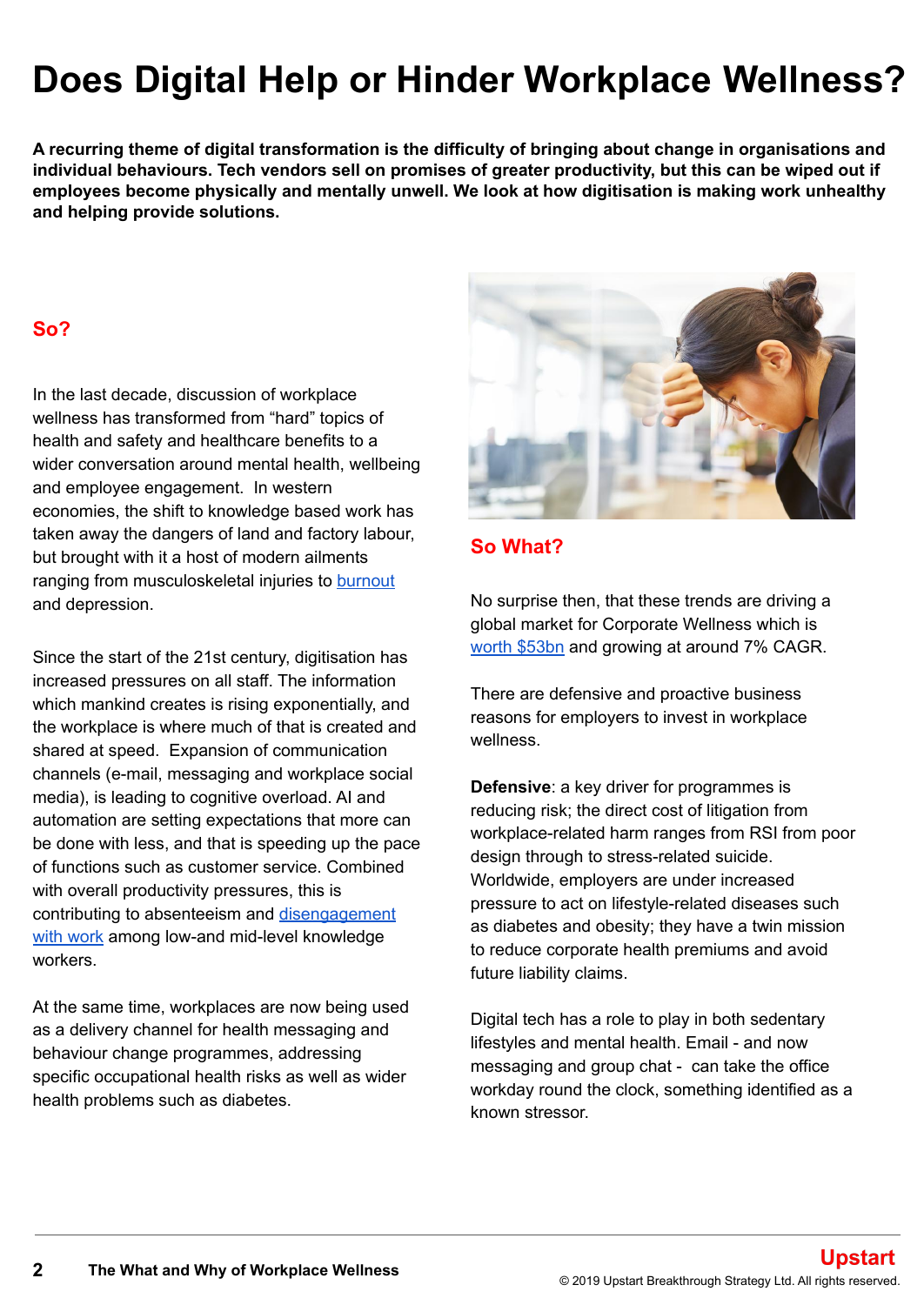Lack of downtime from office matters [has been](https://onlinelibrary.wiley.com/doi/pdf/10.1002/job.1924) [proven to prevent recovery](https://onlinelibrary.wiley.com/doi/pdf/10.1002/job.1924)

**Proactive:** there is also evidence that workplace wellness can improve productivity. Absenteeism is linked to workplace engagement. The unwritten "psychological contract" with workers can be strengthened by the belief that employers care for the overall wellbeing of their staff. Metrics from wellness providers show reduced absence through sickness for employers who engage with them: In 2010 a widely [publicised Harvard](https://www.bcidaho.com/_assets/Employer/2010-Harvard-Wellness-Program-Meta-Study-Health-Affairs.pdf) [meta-study showed ROI for reduced health costs](https://www.bcidaho.com/_assets/Employer/2010-Harvard-Wellness-Program-Meta-Study-Health-Affairs.pdf) and absenteeism. As the decade ends there is an increasing realism: earlier this year [a Jama study](https://jamanetwork.com/journals/jama/article-abstract/2730614) showed greater rates of positive health behaviors but no significant differences in clinical measures of health, healthcare spending and use, or absenteeism.

Moving further away from direct impact on the bottom line, being a positive place to work impacts HR metrics[, namely retention and recruitment](https://www.hrdconnect.com/wp-content/uploads/2019/03/RESOURCE-GEBW-Report_Single_FINAL_SCREEN_131118.pdf). Factors such as health benefits, environment design and workplace communities have an intangible yet "priceless" effect on attracting and retaining talent,

Digital tech can also provide solutions. In the US, key tools such as **Omada** and **[Livongo](https://www.livongo.com/)** are tackling lifestyle related diseases, while digital programmes such as **[Sanctus](https://sanctus.io/)**, [Calm](https://www.calm.com) and leso are able to deliver mental wellbeing.

#### **So Now What?**

There are compelling reasons for employers to be involved in workplace wellness. Delivering best-in-class schemes is essential for any company which competes for talent globally and claims to have a stake in society.

While global employee benefits providers are able to package a bewildering array of services, introducing them into an organisation requires cultural awareness and a high degree of relevance; what works for a competitive New York brokerage may not be appropriate for an African bank with a high stake in society.



# **Conclusion**

# **Execution is everything**

We recommend understanding and thinking before considering how to introduce digital wellbeing solutions. Here are three things you should consider:

**Metrics.** What are the hard and soft metrics you want to influence ? How close to the bottom line are they, for example are you looking to deliver operational cost savings within the year or softly amplify your recruitment spend with positive employer branding in the medium term?

**Culture.** What is the organisation's culture and learning style? How are new habits adopted and crucially, are all levels of management supportive of change?

**Digital Skills.** How digitally-literate is the organisation and its workforce, both inside and outside work? Digital initiatives can only work if underlying behaviours and tools are there. We suggest examining [national](https://www.worldbank.org/en/publication/wdr2016/Digital-Adoption-Index) and company-specific levels of digital literacy.